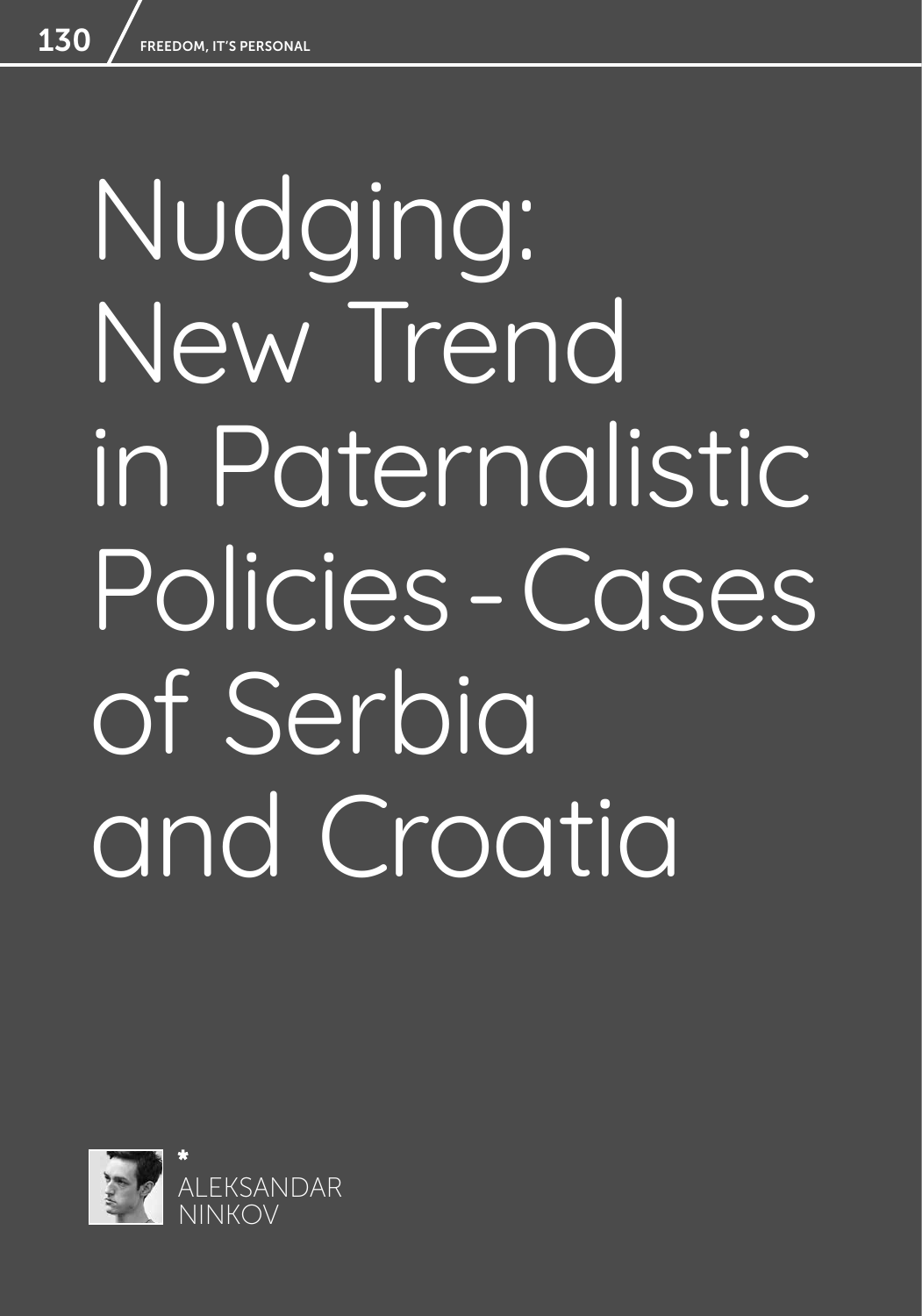egulatory and other related<br>
government policies primarily<br>
aim to alter people's incen-<br>
tives and hence change their<br>
behavior. If the government<br>
wants more people to wear seat belts in government policies primarily aim to alter people's incentives and hence change their behavior. If the government their cars, it legally imposes a penalty for driving without a seat belt. If the government wants people to consume less sugar, they propose a regulation that limits the amount of sugar in products being sold on the market or they impose sugar taxes. However, there is another way of influencing citizens' behavior. People can be nudged in a certain direction without the government introducing regulatory bans or implementing high taxes. As any changes in default options, framing or social influences may have a great impact on the choices people make, public policy creators use insights from psychology to create nudges and as such influence people in a subtler way.

One of the most powerful instruments of nudging is a default rule. People tend to stick to their current position, even when a change would be beneficial to them. If inertia and status quo bias have a great influence on behavior, then a default option plays an important role even if individuals are completely free to choose otherwise.

Serbia and Croatia decided to use the influence of default to nudge their citizens towards being organ donors. As such, Croatia has passed a law that presumes peoples' consent to be organ donors unless an individual explicitly makes a decision not to be one. In Serbia, a bill is being proposed with the same content. In both cases, nothing will be legally prohibited and no changes in economic incentives have been introduced, though presumed consent to be an organ donor has shown to result in higher rates of organ donation.

This kind of government intervention raises a series of questions regarding personal freedoms. On the one hand, some authors use the term 'libertarian paternalism'<sup>1</sup> to describe policies based on nudging. The word 'libertarian' is used because freedom of choice is formally preserved. 'Paternalism' means that despite having freedom of choice, decision-making is still influenced in a direction that increases the wellbeing of people.<sup>2</sup> On the other hand, there are serious critiques of nudging as a new form of influence on behavior that does not respect individuals as independent and capable of following their own goals. $3$ 

#### HUMAN BEHAVIOR AND CHOICE **ARCHITECTURE**

Many seemingly unimportant and small factors can have a significant influence on our decision-making process. For example, consumers are more likely to buy products that are positioned on the shelf at eye level. Also, people are influenced by what others are doing: if government sends a message that many people support organ donation, it makes us think about becoming a donor.

The way options are framed has a great influence on how people make decisions. As an example, individuals are more likely to accept an operation if the doctor tells them that they have a 90% chance of survival than if they were told that there is only a 10% chance they will die.4 When estimating risks and probabilities on their own, people rely on how well they remember events. That is why they estimate that

<sup>1</sup> Thaler, R. H. and C.R. Sunstein (2008) *Nudge: Improving Decisions about Wealth, Health and Happiness*. Yale University Press.

<sup>2</sup> Ibid.

<sup>3</sup> White, M. D. (2013) *The Manipulation of Choice: Ethics and Libertarian Paternalism.* Palgrave Macmillan U.S.

<sup>4</sup> Thaler, R.H. and C.R. Sunstein (2008) *Nudge: Improving Decisions about Wealth, Health and Happiness*. Yale University Press, p. 36.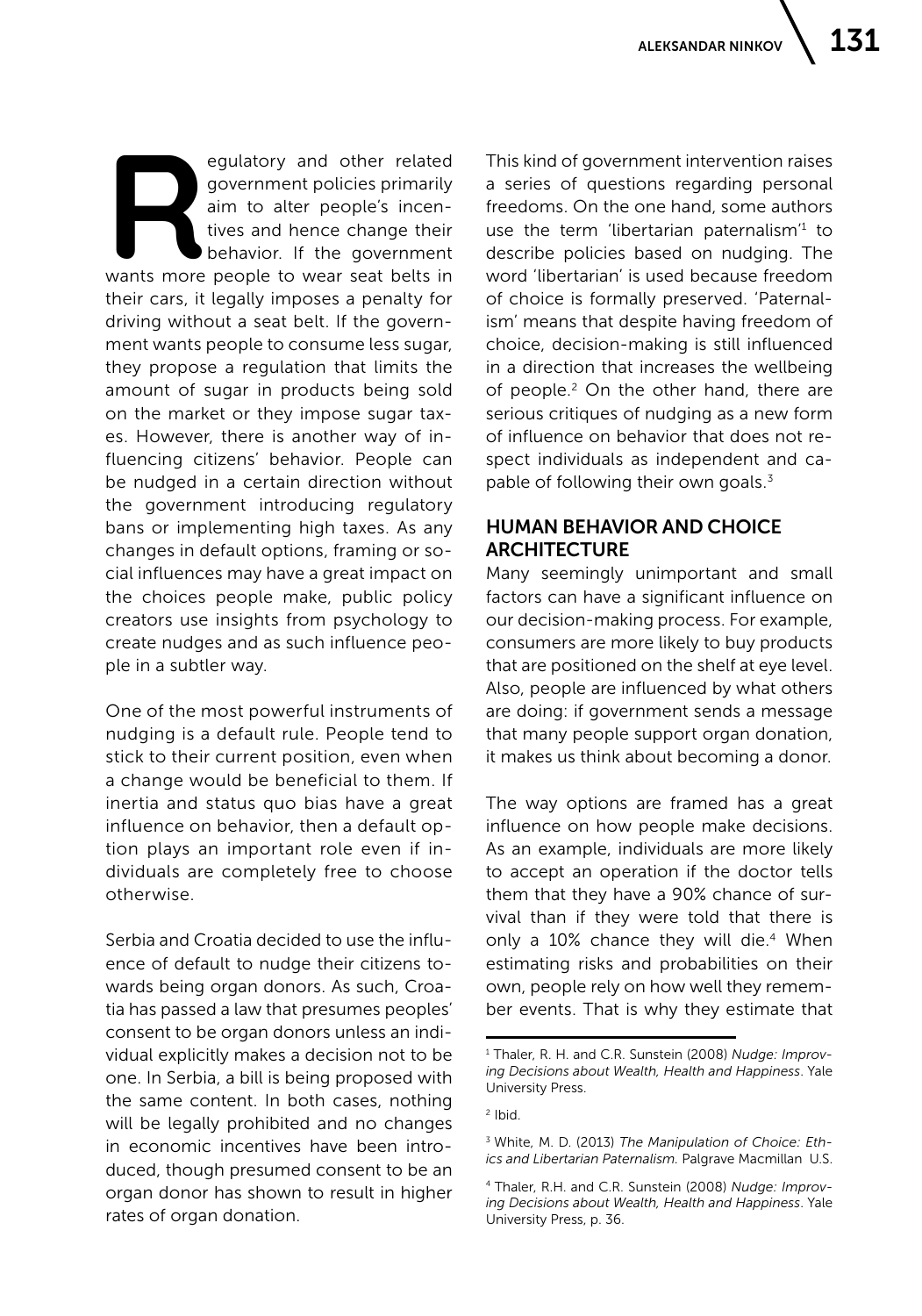99 UNLIKE TRADITIONAL WAYS OF DECISION INFLUENCING, NUDGING DOES NOT BAN OR TAX UNDESIRED OPTIONS BY GOVERNMENT OFFICIALS

death from a tornado is more likely than from asthma.<sup>5</sup> During elections, the order of candidates on a ballot has an impact on the number of votes cast.<sup>6</sup>

Can we explain these systematic deviations from rational behavior? Author Daniel Kahneman<sup>7</sup> writes about System 1 and System 2 reasoning. The former is fast, intuitive, and unconscious. It uses shortcuts to make a conclusion and uses less energy. The latter is slow, deliberative, requires concentration and uses more energy. When someone gives an answer to the question  $2 + 2 = ?$ , he/she uses System 1. When an inexperienced driver tries to park a car in a small space, he/she uses System 2.

System 1 is useful since it does not require deep concentration and consideration all the time. However, System 1 uses shortcuts to come to a conclusion. These conclusions are often very precise, but sometimes they lead to systematic errors. Because the deviations from rationality are systematic, we can predict them. In other words, we can say that in situation X, we will have behavior Y that is biased because of the shortcuts in reasoning.

These shortcuts in reasoning are called heuristics. Some of the most important types include availability heuristics, representativeness heuristics, and anchoring. Availability heuristics are employed in a situation where an individual estimates risk and probability according to emotions. Shark attacks are in fact very rare, but people often overestimate the risk of such an occurrence because when a shark attacks a human being, it stays engraved in our memory and is followed by strong emotions.

Representativeness heuristics imply that people are using categories and classify events by similarity. Anchoring is a situation when a random number influences our estimation. For example, a random price proposed for a product can affect an amount of money that consumers are willing to pay for that product. Additionally, the negotiations of the amount that is to be bought are mainly anchored in the price that was initially proposed, or by the first person to make a bid $8$ 

Governments are increasingly using the knowledge about human behavior with an intent to influence citizens' decisions, and nudge them toward certain outcomes. Subjects that shape options are called "choice architects." These agents create

<sup>5</sup> Kaneman, D. (2015) Misliti, brzo i sporo. Heliks, p. 129.

<sup>6</sup> Thaler, R. H. and C.R. Sunstein, (2008) *Nudge: Improving Decisions about Wealth, Health and Happiness*. Yale University Press, p. 246.

<sup>7</sup> Kaneman, D. (2015) *Misliti, brzo iI sporo*. Heliks.

<sup>8</sup> Ibid., p.116.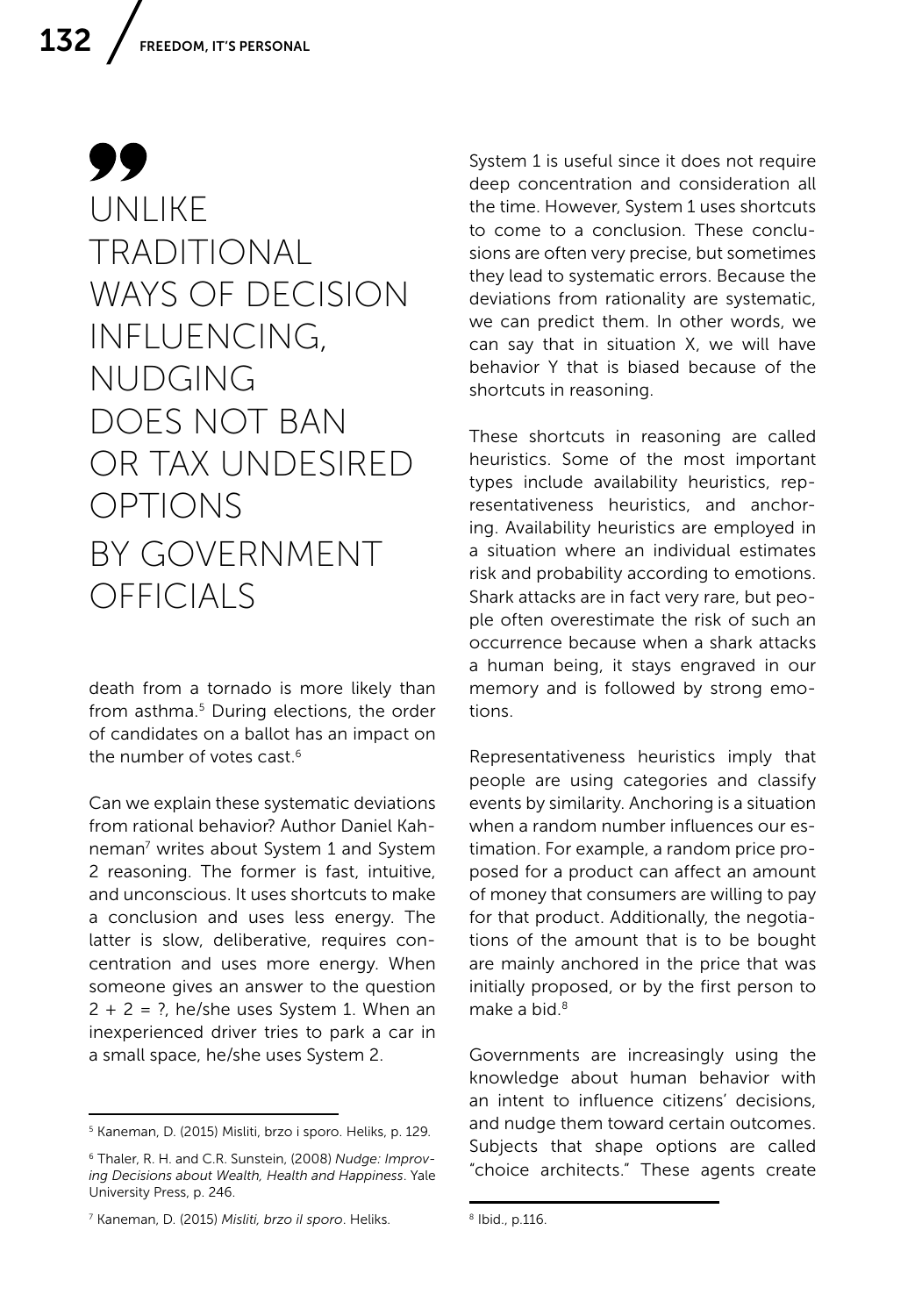a context in which choices are made so they can use factors that influence behavior. It is important to note that, unlike traditional ways of decision influencing, nudging does not ban or tax undesired options by government officials. Choice architects use knowledge from psychology to create efficient and subtle nudges without restricting options available.<sup>9</sup>

For example, a government may send a message to households with information on the usage of electrical energy of their district. If an average usage of energy for the district is lower than the one from the household, there is a large chance a household will lower its own consumption in the future.10 In this way, households with high usage of electrical energy can be nudged to consume less, thus spending less on electrical energy. Moreover, if government officials want to lower consumption of unhealthy foods and drinks, there is a simple nudge at hand – a removal of these products from the shelves that are placed at eye level for the consumers (this regulation can be seen as illiberal because government regulates private entities, but on the other hand people are still free to buy what they want without any restrictions).

#### EXAMPLES OF NUDGING

There are a plethora of examples of public policies that may be used to illustrate the phenomenon of nudging. These include cases for the United States and the United Kingdom where special teams have been created to research, propose, and implement nudges.<sup>11</sup> They focus chiefly on the following areas:

77 ONE OF THE SOLUTIONS FOR LOW ORGAN DONATING RATES IS A CHANGE IN DEFAULT RULES. INSTEAD OF SUPPOSING THAT CITIZENS ARE NOT POTENTIAL ORGAN DONORS UNLESS THEY EXPLICITLY MAKE A DECISION TO BE DONORS, WE CAN CHANGE RUI FS AND DEFINE THAT EVERY CITIZEN IS WILLING TO BE A DONOR UNLESS SOMEONE ACTIVELY DECIDES NOT TO BE A DONOR

<sup>11</sup> http://www.behaviouralinsights.co.uk/

<sup>9</sup> Thaler, R. H. and C.R. Sunstein (2008) *Nudge: Improving Decisions about Wealth, Health and Happiness*. Yale University Press.

<sup>10</sup> Ibid. p. 68.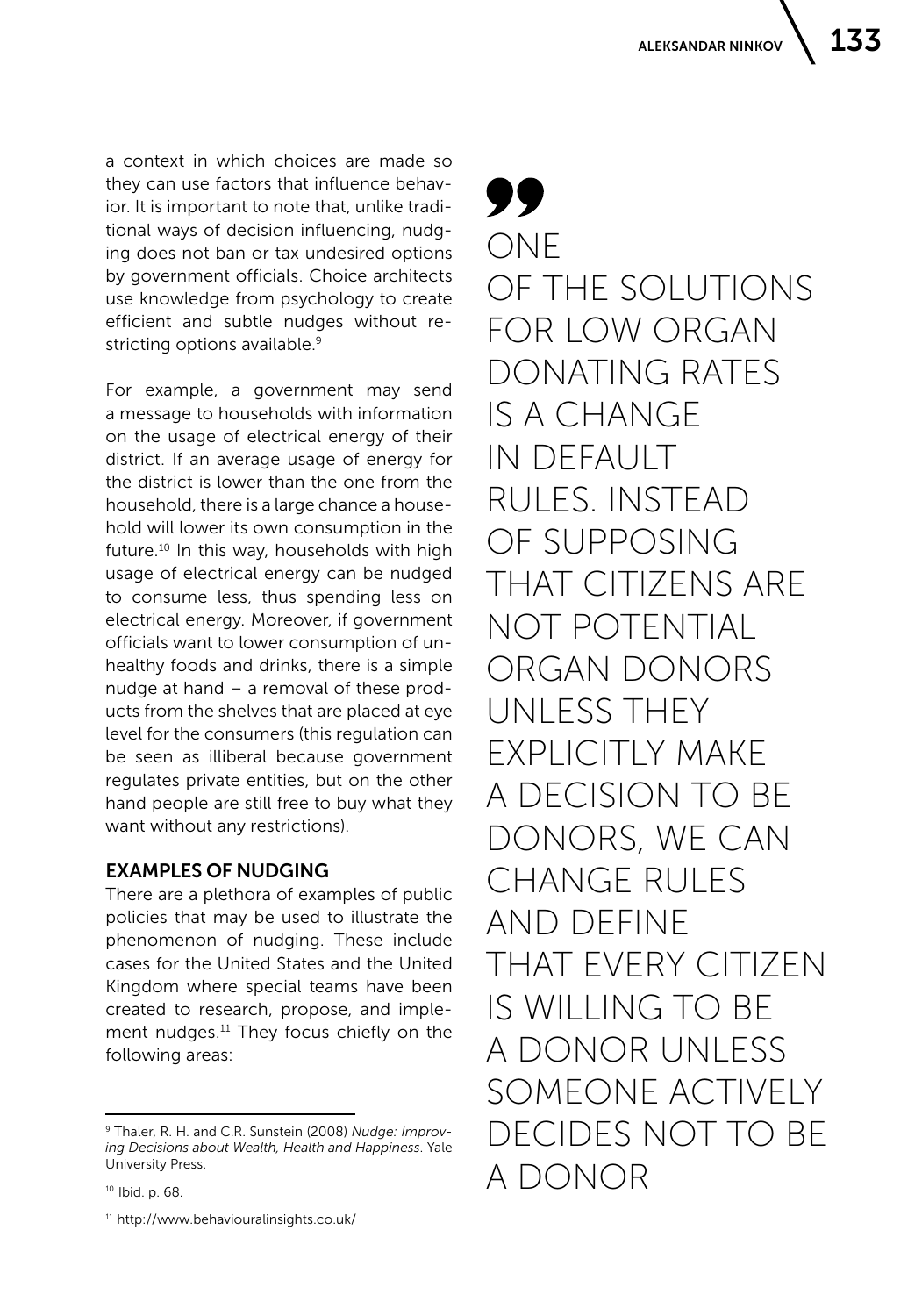## 99 STATUS QUO BIAS IS A SIGNIFICANT TRAIT OF HUMAN BEHAVIOR

1. Social influence and antibiotics overuse: the United Kingdom, like many other countries, has a problem with too many prescribed antibiotics.<sup>12</sup> Overuse of antibiotics makes bacteria resistant to drugs.<sup>13</sup> Therefore, it is crucial for a patient to use an antibiotic only when absolutely necessary. But how do you nudge doctors to prescribe an antibiotic only when necessary? The Behavioral Insights Team experimented whether simple information from the authority can change the behavior of doctors.<sup>14</sup> The top 20% of doctors that were prescribing the largest number of antibiotics in a region received a message from the Chief Medical Officer informing them that 80% of their colleagues are prescribing fewer antibiotics. As most people are strongly influenced by what other people do, this intervention by the Behavioral Insights Team led to a reduction of the number of prescriptions for antibiotics.15 This could be an important part in the effort to decrease antibiotic overuse.

2. Framing and fat intake: producers of dairy foods sometimes write on their products that they are, for example, 80% fat-free and not that they include 20% fat. In 2011, the United States government forbade companies to declare a percentage of a product that is fat-free without also declaring the percentage of fat the product contained.16 In other words, the government prohibits companies from framing a percentage of fat in their products in a way that is presenting only the positive side(s) of a product.

3. Default rules and printing machines: the more paper used, the more forests need to be cut down. An experiment at Rutgers University in the USA showed that a change in a default rule could cut paper usage.<sup>17</sup> Instead of 'print on a single side' default, we can change the default to 'print on both sides.' People often stick with a default option. With a 'print on both sides' default, people are nudged to use less paper for printing. This nudge has a greater impact on the reduction of paper being used for printing than a 10% tax on paper products. A change in default rules is sometimes even more effective than other public policies.18

4. **Speed limits and optical illusion:** how do you nudge drivers to slow down when approaching an unsafe section of a road? Optical illusion can have an important influence – if workers drew white lines on a road that are closer and closer to each other, drivers would be under the illusion that they are accelerating. As a result, drivers would therefore instinctively slow down when approaching an unsafe section.

<sup>12</sup> Hallsworth, M. (2016) "Reducing Antibiotic Prescribing: A New Bit Study Published in the Lancet", [in:] *The Behavioural Insights Team.* Available [online]: http:// www.behaviouralinsights.co.uk/health/1516/

<sup>13</sup> WHO (2017) *Antibiotic Resistance*. Available [online]: http://www.who.int/mediacentre/factsheets/antibioticresistance/en/

<sup>14</sup> *Hallsworth, M. (2016)* "Reducing Antibiotic Prescribing: A New Bit Study Published in the Lancet", [in:] *The Behavioural Insights Team*. Available [online]: http:// www.behaviouralinsights.co.uk/health/1516/

<sup>16</sup> Sunstein, C. R. (2015) Choosing not to Choose: *Understanding the Value of Choice*. Oxford University Press, p. 67.

<sup>17</sup> Ibid., p. 26.

<sup>18</sup> Ibid., p. 27.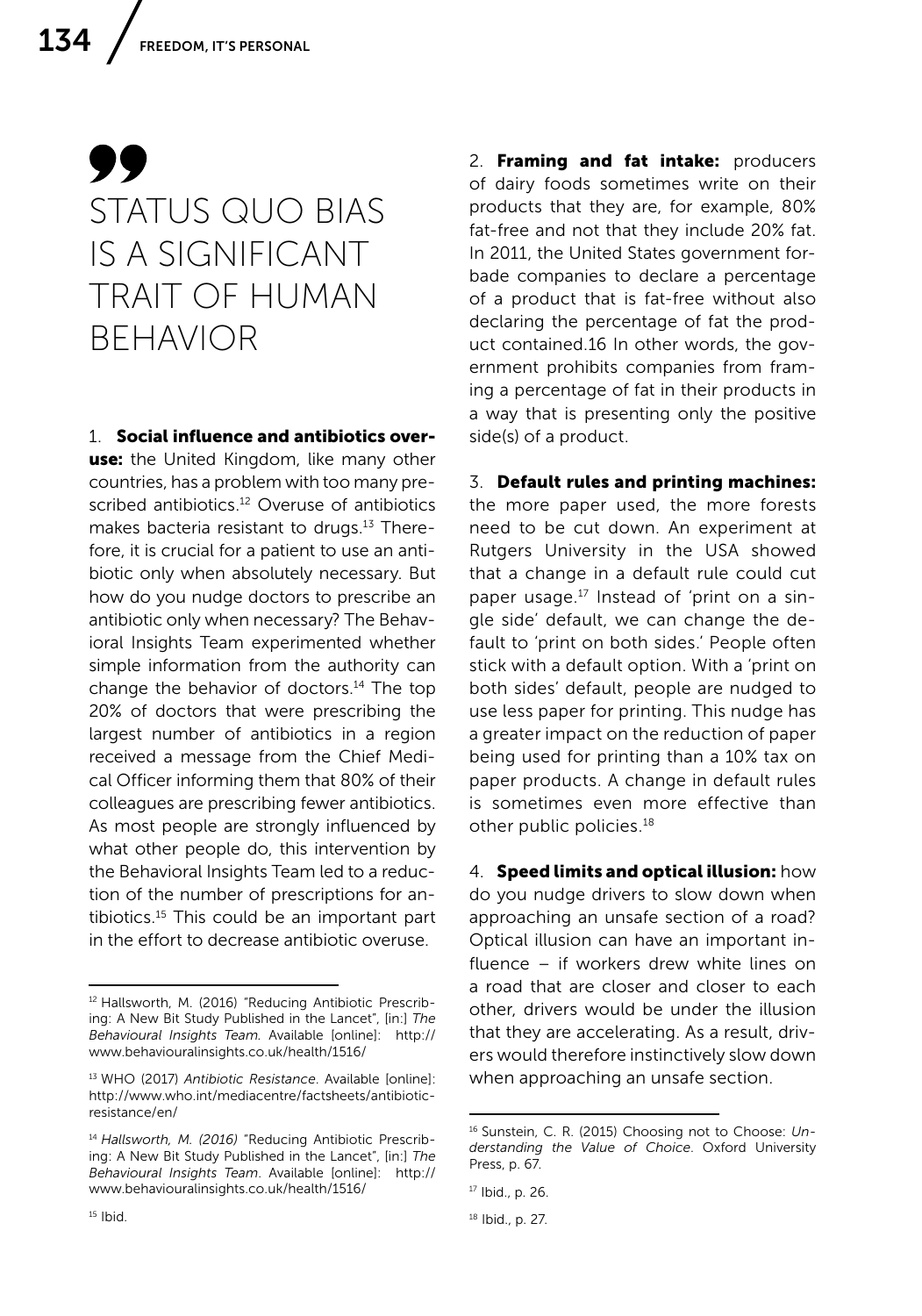## DEFAULT RULES AND ORGAN DONATION: THE CASES OF SERBIA AND CROATIA

One of the most powerful nudges are default rules. Status quo bias is a significant trait of human behavior. People are biased to stick to their current situation. We could have a great opportunity to get a better job, but status quo bias can stop us from even applying for that position. Furthermore, it is very likely that many default options on our mobile phones are not changed. But why do people stick to their current position, even if a change could bring them more benefits? Cass Sunstein, in his book *Choosing Not to Choose: Understanding the Value of Choice*, writes about several reasons why status quo bias is important and powerful.<sup>19</sup> Among some of the main reasons for such human behavior he lists inertia, informal signals, loss aversion, and a sense of responsibility.

Inertia and procrastination explain why active choosing requires energy, effort, and attention. All three are scarce resources. Overcoming default rule can be delayed for a long period of time because of these reasons. In the case of an informal signal, if a choice architect chooses a default rule, people may believe that the default is carefully considered and designed to bring better results. For example, workers can stick to automatic enrollment for a pension and health insurance plan, believing that a group of experts decided that default enrollment to a certain plan is the best solution. Loss aversion and a sense of responsibility explain why, when making a choice, we feel responsible for our actions. On the other hand, if we stick to the default rule, a sense of personal responsibility for an outcome is lost. In addition, we fear that we will make a mistake and experience a loss if we go out of our comfort zone. In regard to organ donations, there are more people who are willing to be donors after death than the people who sign a donor card.20 The difference between attitudes toward organ donation, and the number of donor cards signed can be explained in several ways.

First, citizens might recognize organ donation as socially desirable and noble, but they personally may not want to be a donor themselves. Second, they might want to become donors, but they procrastinate. Third, they may want to sign a donor card, just not now. Fourth, they do not want to think about death. Fifth, organ donation is something that they do not want to think about at all. Most importantly, decisionmaking can be complicated and can demand various interventions for solving the problem of low donation rates.

One of the solutions for low organ donating rates is a change in default rules. Instead of supposing that citizens are not potential organ donors unless they explicitly make a decision to be donors, we can change rules and define that every citizen is willing to be a donor unless someone actively decides not to be a donor. In other words, a government can redefine what will happen if an individual does not take any action. Figure 1 shows consent rates with different default rules.<sup>21</sup> Inertia, procrastination, and refusing to think about an issue lead to an increase in consent rates in the opt-out system.

 $19$  Ibid.

<sup>20</sup> Thaler, R.H. and C.R. Sunstein (2008) *Nudge: Improving Decisions about Wealth, Health and Happiness*. Yale University Press., p. 174.

<sup>&</sup>lt;sup>21</sup> Note that an individual can stick to opt-out default rule and be considered as a donor, but a family can still reject organ donation. In other words, consent rates and actual donation rates can be very different from each other. The graph presents only effective consent rate, not a number of performed organ donations.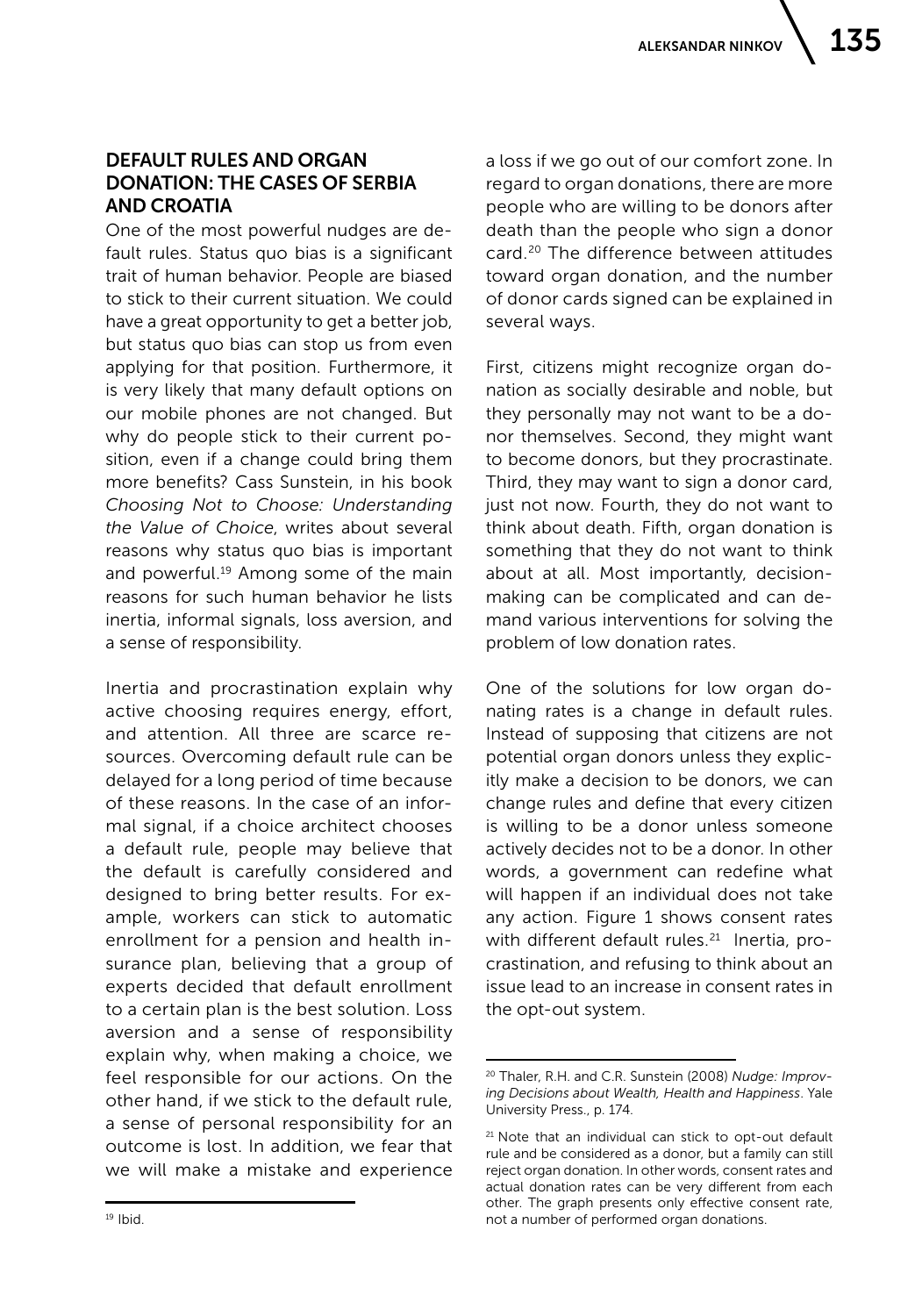#### Figure 1: Effective consent rates



(grey:opt-in, black: opt-out)

Source: Johnson, E.J. and D. Goldstein (2003) "Do Defaults Save Lives?", [in:] *Science*, Volume 302. Available [online]: http://www.dangoldstein.com/papers/DefaultsScience.pdf

 $\mathbb{E}[\mathbf{E}(\mathbf{X})] = \mathbf{E}[\mathbf{E}(\mathbf{X})]$ Figure 2: Number of actual donations per million people



(grey:opt-in, black: opt-out)

Source: Buck, S. (2015) *A Misleading Chart on Organ Donation Rates*. Available [online]: http://www. arnoldfoundation.org/a-misleading-chart-on-organ-donation-rates/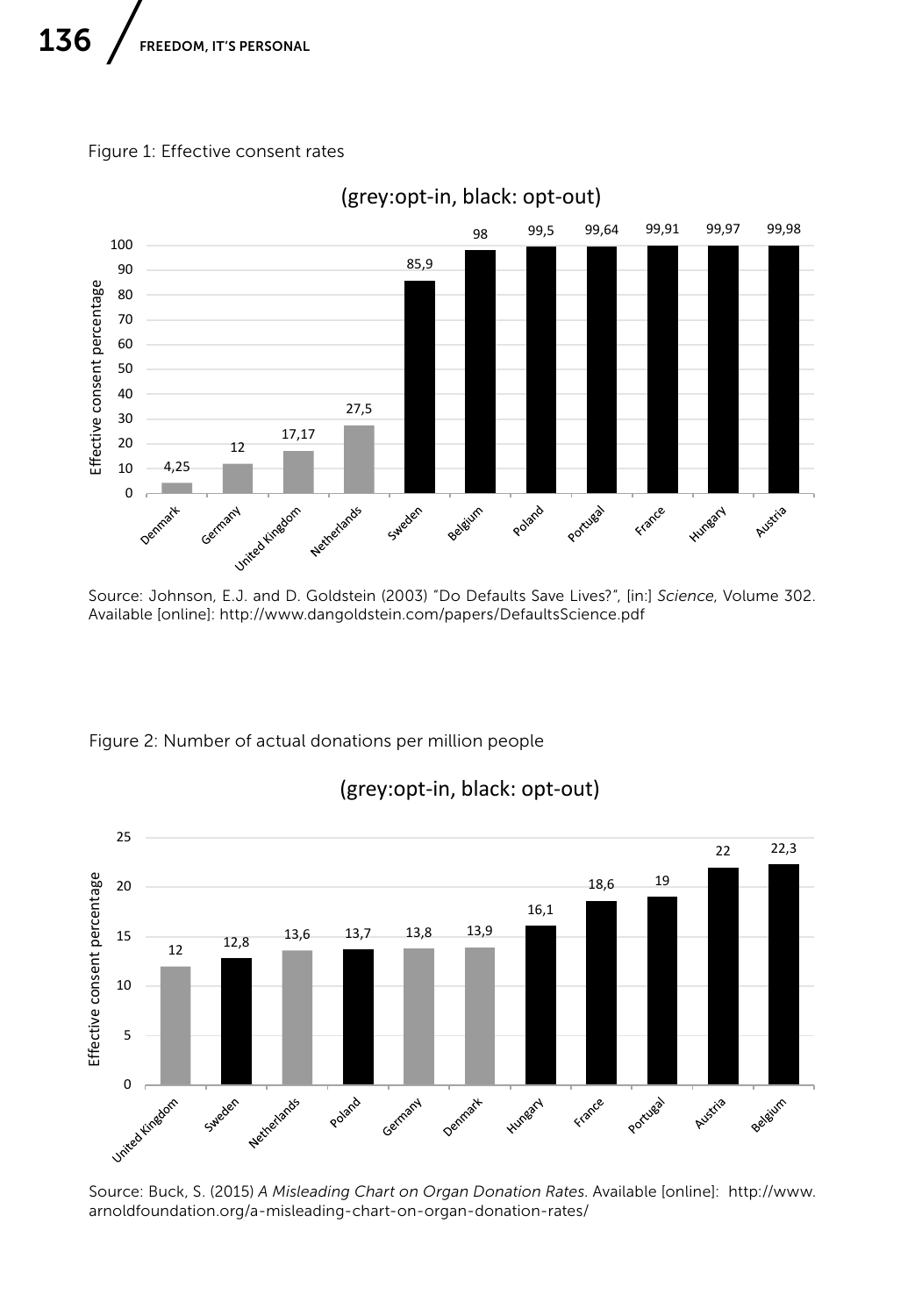| Donors used pm        | 8<br><b>200</b> | 2009 | 2010 | 2011 | 2012 | 2013 | 2014 | 2015 | 2016 | 2017 |
|-----------------------|-----------------|------|------|------|------|------|------|------|------|------|
| Austria               | 20.2            | 25.0 | 22.6 | 23.2 | 22.7 | 22.1 | 24.3 | 22.9 | 23.9 | 23.5 |
| Belgium               | 24.8            | 25.7 | 24.3 | 29.2 | 28.8 | 27.4 | 25.2 | 28.0 | 28.4 | 30.6 |
| Croatia               | 17.8            | 17.4 | 29.5 | 33.6 | 34.3 | 32.4 | 33.7 | 37.6 | 35.8 | 31.8 |
| Germany               | 14.4            | 14.6 | 15.5 | 14.4 | 12.7 | 10.7 | 10.5 | 10.6 | 10.1 | 9.3  |
| Hungary <sup>25</sup> |                 |      |      |      | 6.2  | 12.6 | 20.1 | 17.7 | 18.0 | 15.4 |
| Luxembourg            | 18.6            |      | 6.0  | 17.6 | 7.6  | 14.9 | 7.3  | 5.3  | 5.2  | 15.2 |
| Netherlands           | 12.3            | 13.0 | 13.0 | 13.3 | 15.1 | 15.2 | 16.1 | 15.7 | 13.8 | 14.3 |
| Slovenia              | 17.8            | 16.2 | 19.5 | 15.1 | 22.4 | 21.9 | 20.9 | 25.7 | 19.9 | 18.9 |
| AILET                 | $\frac{15}{1}$  | 16.1 | 16.9 | 16.8 | 15.3 | 14.4 | 14.9 | 15.1 | 14.5 | 13.9 |

Figure 3: Deceased donors per million (by year, by donor country, based on population at start of year) Figure 3: Deceased donors per million (by year, by donor country, based on population at start of year)

Source: Eurotransplant. Available [online]: http://statistics.eurotransplant.org/reportloader.php?report=49044-61138format=html&download=0 Source: Eurotransplant. Available [online]: http://statistics.eurotransplant.org/reportloader.php?report=49044-6113&format=html&download=0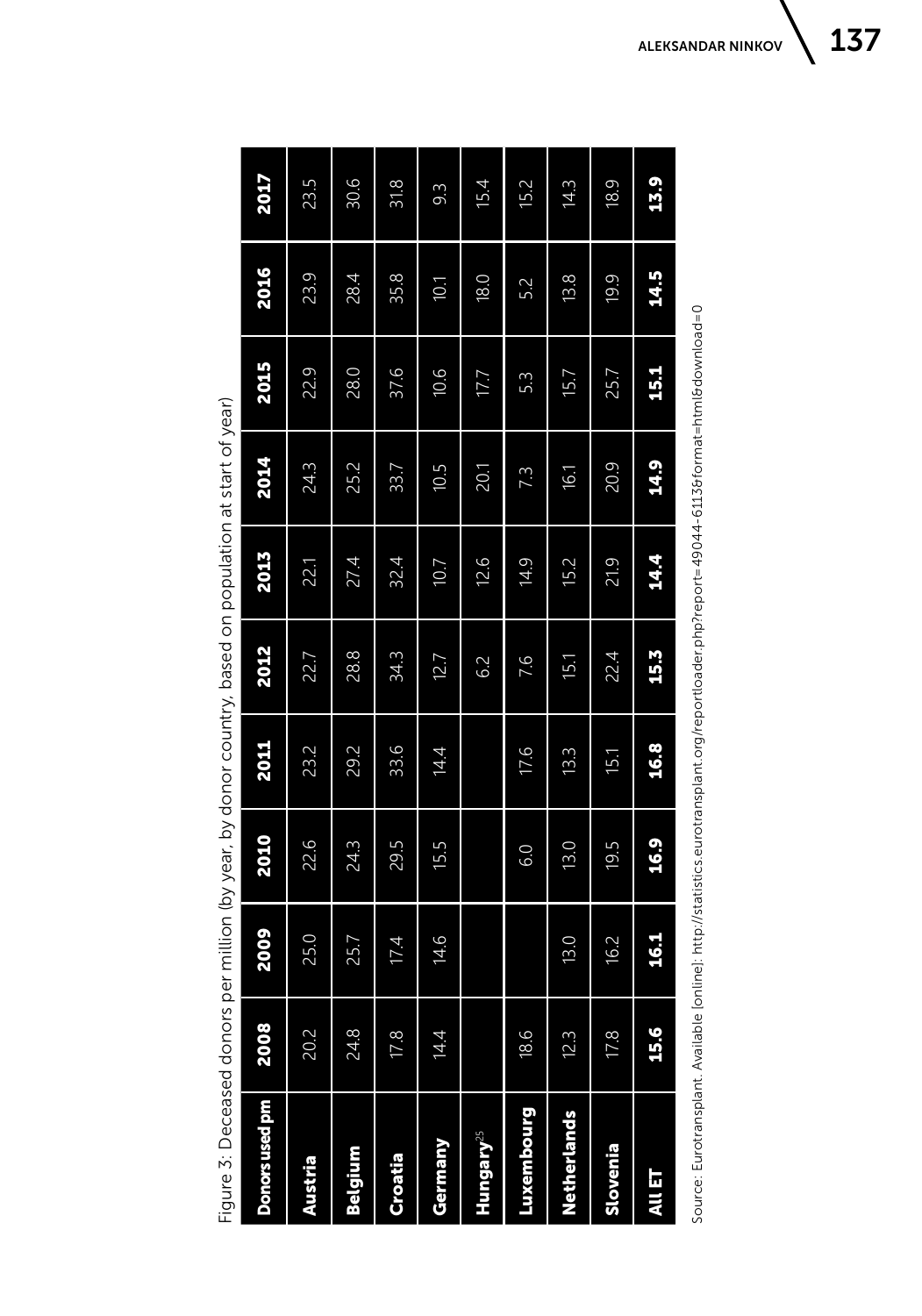## 99 CHURCH ALSO HAS A SIGNIFICANT ROLE TO PLAY – SUPPORTING ORGAN DONATION CAN HAVE AN INFLUENCE ON RELIGIOUS PEOPLE

On the other side, consent rates should not be confused with actual donation rates. The number of people who give consent by following default rule is drastically different from the number of people who actually become donors. Families can reject donation even if their relative followed the default rule. Figure 2 presents actual donation rates, not effective consent rates in same countries.

Importantly, a change in default rules without other interventions might not be sufficient for increasing organ donations and transplants. First, it is crucial to have a good healthcare system with well-equipped hospitals, educated and trained doctors, and efficient coordination among the actors. Second, it is important to educate the public and create a sense of trust in the healthcare system. In the end, a family could refuse to give approval for donation if they believe that a system is corrupt, that only rich people can receive an organ, or that doctors behave unethically. The church also has a significant role to play – supporting organ donation can have an influence on religious people.

Croatia and Serbia decided to implement this nudge and change default rules. Current Serbian law about organ transplantation requires expressed consent for organ donation after death.<sup>22</sup> Families can refuse to donate the organs from their deceased relative even if the relative has signed a donor card.

In Serbia, a bill from 2016 is waiting approval in parliament that would regulate organ donation in a different way.<sup>23</sup> This bill is a part of an effort to increase rates of organ transplants. In 2017, Serbia had only 4.2 donors per million residents.<sup>24</sup> In contrast, Croatia had 31.8 organ donors per million residents in the same year (See Figure 3). The proposed bill defines different criteria for organ donation. Consent for organ donation is presumed, with families being able to oppose organ donation even if a person expressed consent for donation.

Croatia has a law that is similar to the bill being proposed in Serbia.<sup>26</sup> The law was initiated in 2012, but Croatia conducted systematic efforts to raise the number of

*<sup>25</sup>* Hungary became a preliminary member of Eurotransplant in 2012 (full membership in 2013).

<sup>22</sup> "Zakon: O Transplantaciji Organa" (2009) [in:] *Sl. glasnik RS*, Volume 72. Available [online]: (http://www.paragraf.rs/propisi/zakon\_o\_transplantaciji\_organa.html

<sup>23</sup> "Nacrt Zakona o Presađivanju Ljudskih Organa u Svrhu Lečenja – Tekst Propisa" (2016) [in:] *Kompanija Paragraf.*  http://www.paragraf.rs/nacrti\_i\_ predlozi/161216-nacrt\_zakona\_o\_presadjivanju\_ljudskih\_organa\_u\_svrhu\_lecenja.html

<sup>24</sup> Petrović, L. (2017) "U Srbiji udvostručen broj donora organa", [in:] *B59.* Available [online]: https://www.b92. net/zdravlje/vesti.php?yyyy=2017&mm=10&nav\_ id=1313444

<sup>26</sup> "Zakon o presađivanju ljudskih organa u svrhu liječenja" (2012) [in:] *Zakon*, Issue 144. Available [online]: https:// www.zakon.hr/z/556/Zakon-o-presa%C4%91ivanjuljudskih-organa-u-svrhu-lije%C4%8Denja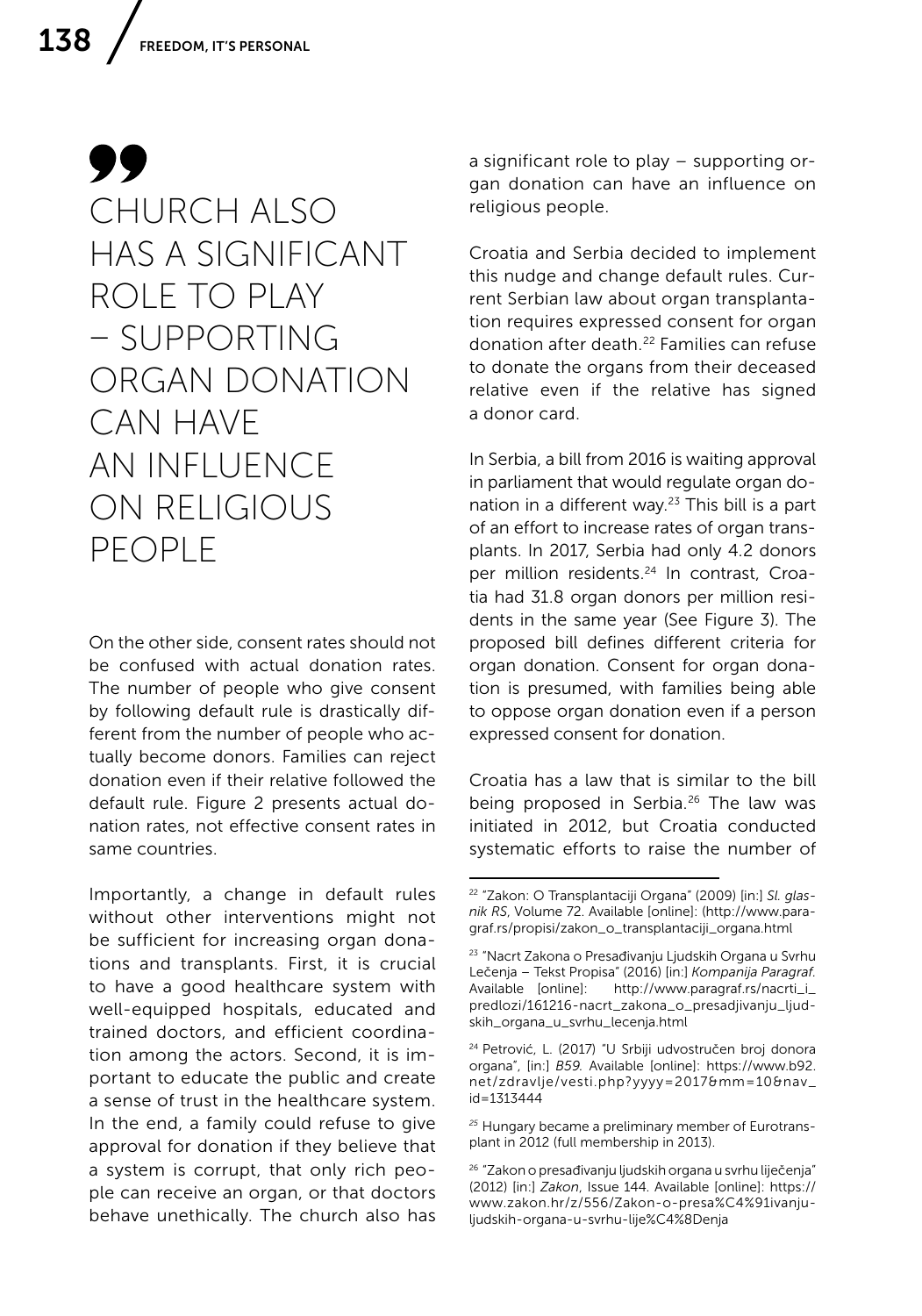## 99 FORCED TO CHOOSE, THERE IS A STRONG LIKELIHOOD THAT PROCRASTINATION AND/OR INERTIA WILL NOT OCCUR

transplants in previous years. Default rule is just one of the measures, (See Figure 3). A rise in deceased donors started long before the law had been adopted. There is good coordination and management, national organization of the transplant program, membership in the Eurotransplant, and public campaign.<sup>27</sup> Importantly, opting out of the default option must be as easy as possible. If people have to spend hours to opt out and choose not to be donors, then it is not a nudge. Nudging requires that freedom of choice be protected. If there are obstacles for choosing other options that take the form of time-consuming bureaucracy and waiting in a hospital, then freedom of choice is not preserved.

There is also a third way of creating a context in which citizens are making decisions about organ donation. An alternative to default rules is 'forced choosing'-- people must choose whether or not they want to be potential organ donors. For example, if an individual wants to get a driver license, he/she must answer a question about organ donating. Mandated choice is implemented in New Zealand – people must mark whether they want to be donors, and it is written on their driver's license.<sup>28</sup>

The idea of mandated choosing has a number of benefits. First of all, when an individual is forced to choose, there is a strong likelihood that procrastination and/or inertia will not occur. There is no default rule – people cannot just do anything. They are actually forced to make a decision. Secondly, it is controversial to assume anything about organ donation. It is an important question, and all individuals should have an exclusive right to decide what they would do with their body parts.

In this context, being aware just how powerful procrastination and inertia are, it is problematic to claim that a person actually wanted to be a donor just because he/she did not make a decision not to be a donor. In addition, it is much easier for a family to decide whether to allow organ donation if their deceased relative actively made a choice. Such a family may also know about inertia and procrastination. A fact that a deceased person stayed firm with the default rule does not tell us anything about their preferences and wishes on organ donation. On the other hand, choice is mandated and it can be a problem for personal freedoms. An individual does not have an option to decide not to make a choice.

### DIFFERENT ORGAN DONATING CHOICE ARCHITECTURES: WHO MAKES A DECISION?

We mentioned three different choice architectures regarding organ donation: presumed rejection to be a donor, presumed consent, and compulsory choice. The

<sup>27</sup> Živčić-Ćosić, S. et al. (2013) "Development of the Croatian Model of Organ Donation and Transplantation", [in:] *Croatian Medical Journal*, Volume 54(1), pp. 65-70.

<sup>28</sup> See: Organ Donation New Zealand. Available [online]: https://www.donor.co.nz/about-odnz/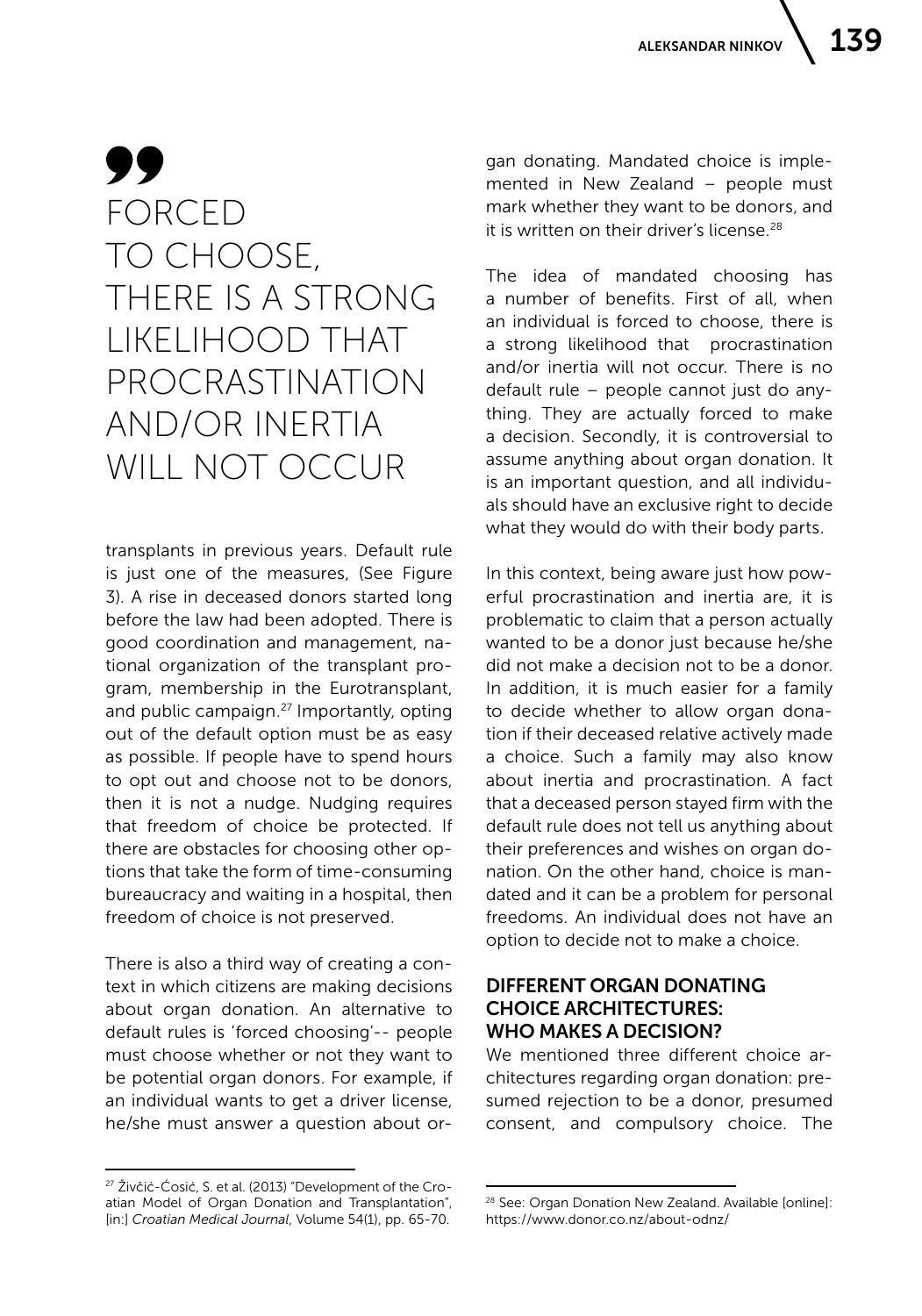99 LIBERTARIAN PATERNALISM IN THE HANDS OF CORRUPT GOVERNMENT OFFICIALS CAN **SERIOUSLY** ENDANGER FREEDOM AND INDEPENDENCE

question is, who has the main role in deciding about organ donation: the individual or their family? Where lies final decision?

Presumed rejection, under current Serbian law, states that an individual must explicitly make a choice if s/he wants to be a donor. However, a family can overrule the decision if 'it can be unequivocally concluded'29 that an individual changed her/his opinion about organ donation. So the decision of a person plays a great role, allowing the family very little space to influence the decision after the death of a relative. This approach also has its drawbacks, primarily that citizens often fail to make a decision to be a donor, even if they wish to be one. But when a person makes an active decision to be a donor, their

family cannot easily, and without a clear reason, reject organ transplantation from their deceased relative.

Presumed consent, on the other hand, uses this failure to make a decision to raise consent rates. But in this model, the family has a much bigger role. In the proposed Serbian law, if a person doesn't take any decision, they are considered to be a donor. But their family decides whether their relative would actually become an organ donor in this situation. In other words: because of inertia, in the opt-out system an individual often sticks to the default rule. Nobody knows their real wishes, we only know that they did not take any action regarding the default option, and in that situation their family makes the final decision. So basically, if someone sticks to the default rule, it allows the family to make the final decision of whether or not their organs will be donated.

Also, in this model, it is problematic to exclude family members from the process. There is no clear and definite answer to the question of what the deceased would have wanted to be done with their organs. Lack of active choice not to be a donor means almost nothing if we know how powerful the default rule is. Because government doesn't have a clear preference, it is reasonable to give the final decision to the family.

The third option may be the best solution if government wants simultaneously to raise consent rates while leaving the decision to an individual. Inertia and status quo bias are no longer a problem; a person must make a choice. Nothing is presumed, so there is not much need for the role of their relatives. This model emphasizes the importance of clear preferences about someone's organs after death. If we

<sup>29</sup> See: Article 50 in "Zakon: O Transplantaciji Organa" (2009) [in:] Sl. *glasnik RS*, Volume 72. Available [online]: (http://www.paragraf.rs/propisi/zakon\_o\_transplantaciji\_organa.html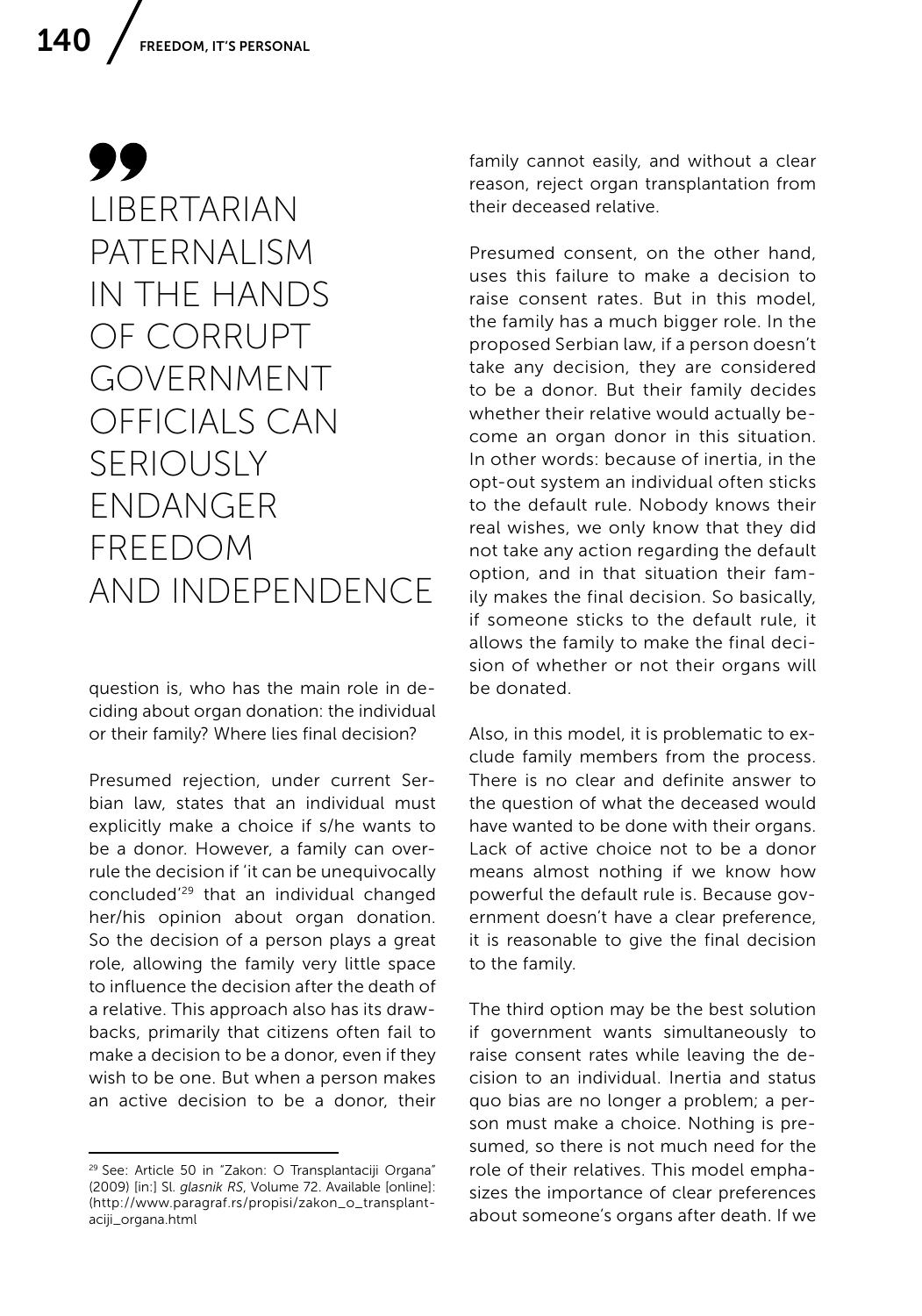agree that just assuming anything about organ donation is controversial, this may be the most plausible option.

## NUDGES: PERSONAL FREEDOM AND ETHICAL CONCERNS

Nudges may be divided according to intentions. The nudges of the first type compel people to act in a way that makes them better off (by their own standards). As people have a tendency to behave in an irrational manner, a government can nudge them in the right direction. For example, a government could nudge people to exercise more, consume less sugar, or save more for retirement. However, as Mark D. White elaborates in his book *The Manipulation of Choice: Ethics and Libertarian Paternalism*, the problem is that there is no way for a government to know people's true goals.<sup>30</sup> Government officials presuppose that there is a set of universally desirable wishes or outcomes. In other words, different goals are not equally valuable by some external 'objective' criteria. This attitude is far from liberal thinking. Of course, individuals have the freedom to act differently, but firstly they are seen as irrational, and secondly if nudges are so powerful, it could be difficult to choose an option that the government does not consider valuable.

The second type of nudges are measures that influence behavior to solve public problems, such as those of organ donation/transplantation or waste/recycling. The problem with this approach is that a government treats citizens like irrational beings that are not capable of being responsible and independent. Therefore, the government uses the same cognitive failures and biases to nudge them. People are sometimes sticking to default rules be-

## 99 JUST LIKE IRRATIONALITY OF CITIZENS CAN BE A REASON FOR GOVERNMENT INTERVENTION, IRRATIONALITY AMONG GOVERNMENT OFFICIALS CAN ALSO BE A REASON AGAINST INTERVENTION

cause they are procrastinating, but government officials use the same human characteristics to get different outcomes. They are not treating people as capable of learning and overcoming mistakes.

The third type of nudges is based on government officials having bad intentions or being biased. Libertarian paternalism in the hands of corrupt government officials can seriously endanger freedom and independence. Officials can turn public policies based on nudging in their favor. In addition, government officials are only human, and are prone to making errors in reasoning. Just like irrationality of citizens can be a reason for government intervention, irrationality among government officials can also be a reason against inter-

141

<sup>30</sup> White, M. D. (2013) *The Manipulation of Choice: Ethics and Libertarian Paternalism.* Palgrave Macmillan US.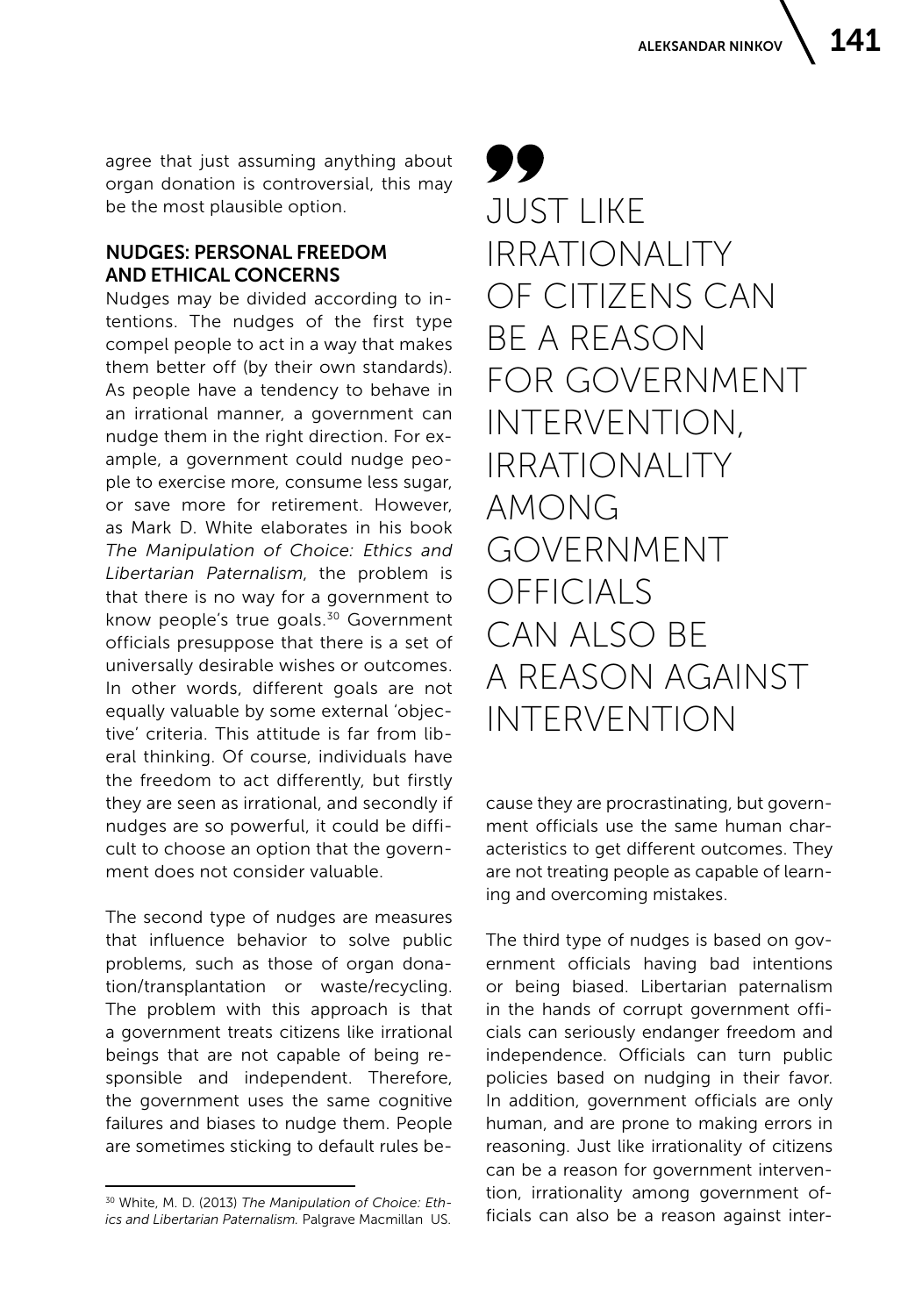## 99 PERSONAL FREEDOM IS ONE THAT SHOULD MAKE US RESPONSIBLE, MORE RATIONAL, AND BETTER INFORMED

vention. Sometimes a government can make a problem even worse, which can lead to the creation of other problems. For example, availability heuristics can cause officials to redistribute a great amount of resources for solving a problem that is not that important. Because people are not good at estimating risks and frequency of some problems, they can think that it requires government action. Or the costs of government intervention can be hidden and not visible at first glance.

By nudging, a government encourages human flaws. If this strategy is designed in a way that takes care of our cognitive flaws, we can act mindlessly and do not have the opportunity to learn from our mistakes. Personal freedom is one that should make us responsible, more rational, and better informed. By manipulating our freedom, nudging takes away those benefits from us. We know that government is taking care of our mindless and irresponsible behavior, so we do not have to.

Mark D. White proposes three solutions for a government to treat people with respect and dignity.<sup>31</sup> First, government should

provide information. The goal of information should not be to influence behavior, but rather to inform neutrally. For example, many people may not know where and how to sign up for a donor card. Maybe they do not even know that patients are dying due to the shortage of organ donors. In this case, the goal should be to raise public awareness. After that, an individual should have full freedom to choose without being nudged.

Second, it can be effective to educate citizens about their biases and flaws. People often make mistakes when acting instinctively and emotionally, so advising them to take time while making important decisions could be constructive. In the case of organ donations, informing people about status quo bias, and educating them on how to overcome it could possibly bring positive results. In the end, when making mistakes, we learn how to control our biases. A nudge does not teach us that.

Third, a sense of responsibility is very important. If a government takes care of our weaknesses, then there is no reason to be concerned about the consequences of our potentially mindless decisions. If the whole system is designed to use our flaws and generate better results, we do not have an incentive to work ourselves. As soon as government steps back, it is our responsibility if a disaster occurs. If someone thinks that there should be more organ donors, and is willing to become a donor, such a person must ensure not to procrastinate. Different default rules can fix a problem now, but in the long term, people are deprived of responsibility and learning.

#### **CONCLUSIONS**

Influencing behavior without setting restrictions can be seen as an attractive measure for both liberals and paternalists. Nudging has already become popular in the West, particularly in the United States and

<sup>31</sup> Ibid. p. .137.